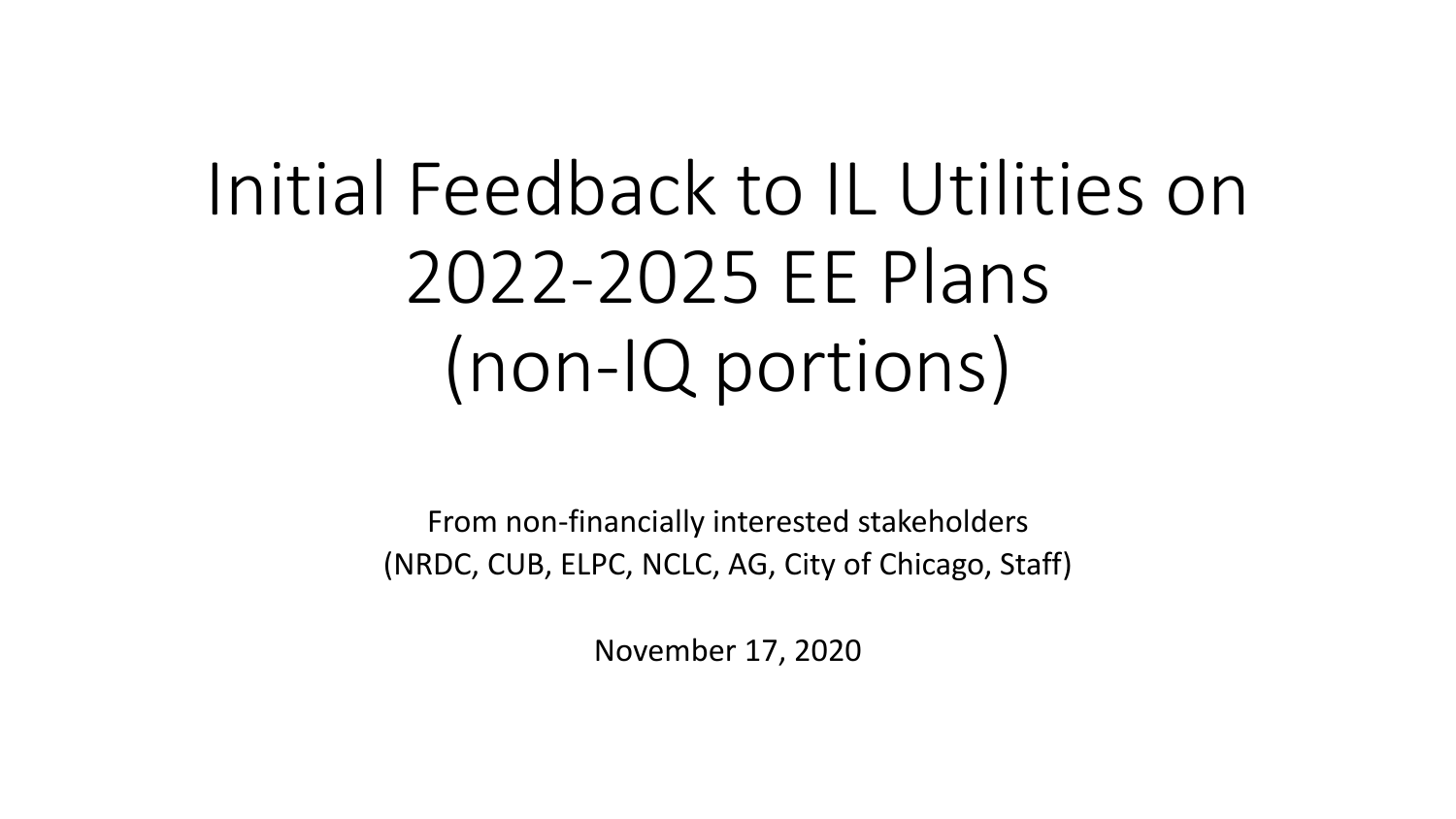#### Caveats

- Initial "high-level" feedback
- Likely more after we delve into batch files
	- Didn't have most of them
	- Time constraints
- May not yet be consensus from all non-financially interested parties on all items listed
	- Time constraints
- This is only on non-IQ programs.
	- Separate slides on IQ proposals
	- Would oppose reducing IQ \$ to pay for any specific non-IQ requests presented here
- Provide initial thoughts on policy proposals, but believe all policy changes should be addressed through Policy Manual update process rather than plan filings
- City of Chicago feedback only applies to ComEd, Peoples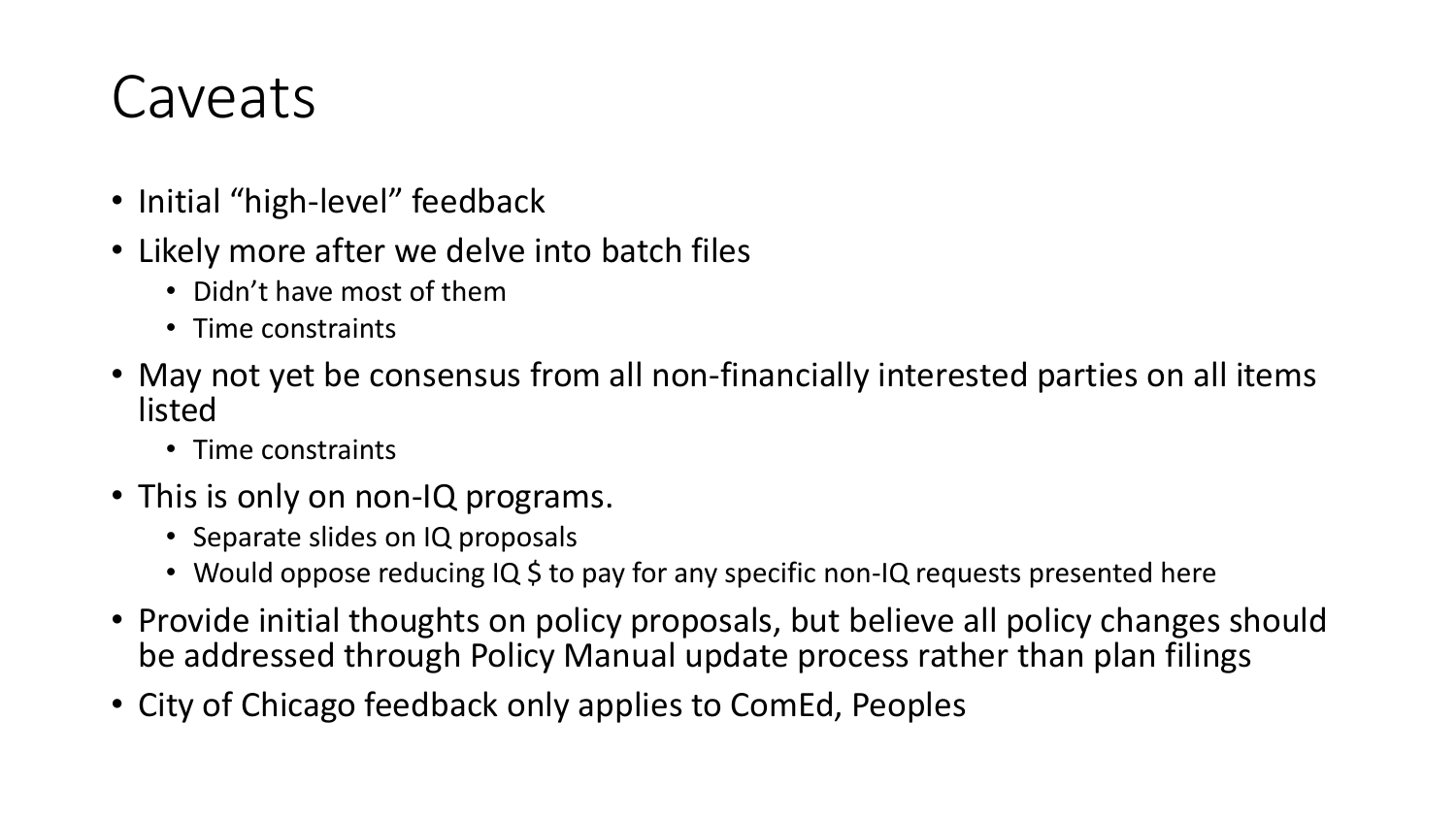### North Shore/Peoples

- Goals:
	- Need to do more analysis before drawing conclusions on reasonableness
- Portfolio Allocations
	- Appreciate proposal to increase IQ budget good start
	- Want to explore potential for shifting some C&I budget to Res-non-IQ
- Program Approaches General
	- No concerns with overall structure
- C&I Programs
	- Support midstream Food Service Equipment program
	- Question why small biz DI not jointly delivered w/ComEd program (save \$)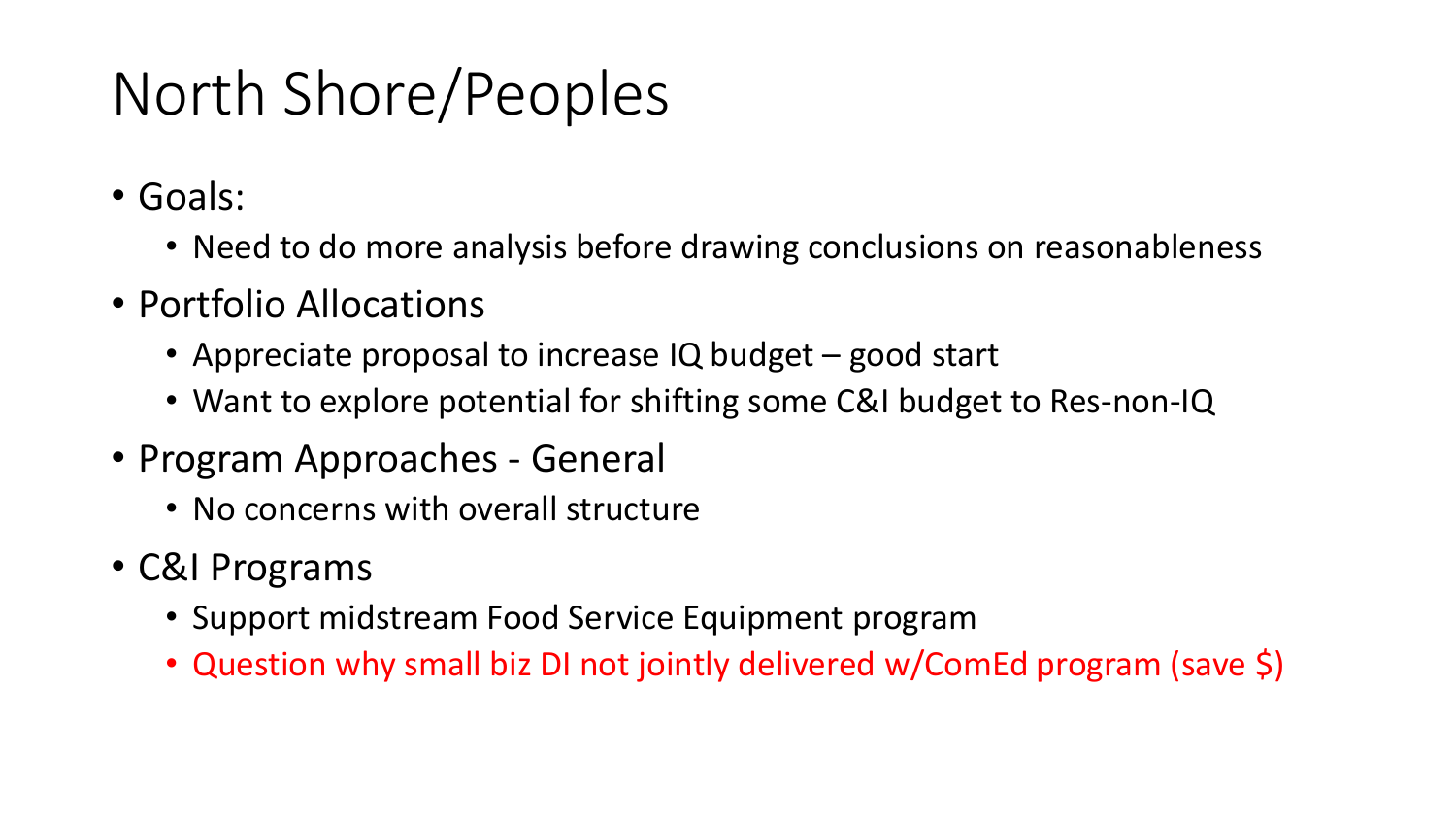### North Shore/Peoples (2)

- Res (non-IQ) Programs
	- Appreciate/support pilot effort on air sealing at time of Jumpstart audit
		- Would like to discuss expansion
	- Support virtual assessment option
	- Support reallocation of Home Energy Report budget
	- Question increased furnace rebate
	- Continue to question not having joint rebate on smart t-stats
- Pilots/R&D/MT
	- Would like participation in triple-glazed window MT initiative
	- Would like support for municipal building performance standards (as MT)
	- Concerns about R&D given significant portfolio budget constraints
		- Oppose spending on non-commercialized technology like gas heat pumps let other states/utilities develop new tech, focus R&D on pilots for already commercialized tech
- Other
	- Will want average measure life, maybe other constraints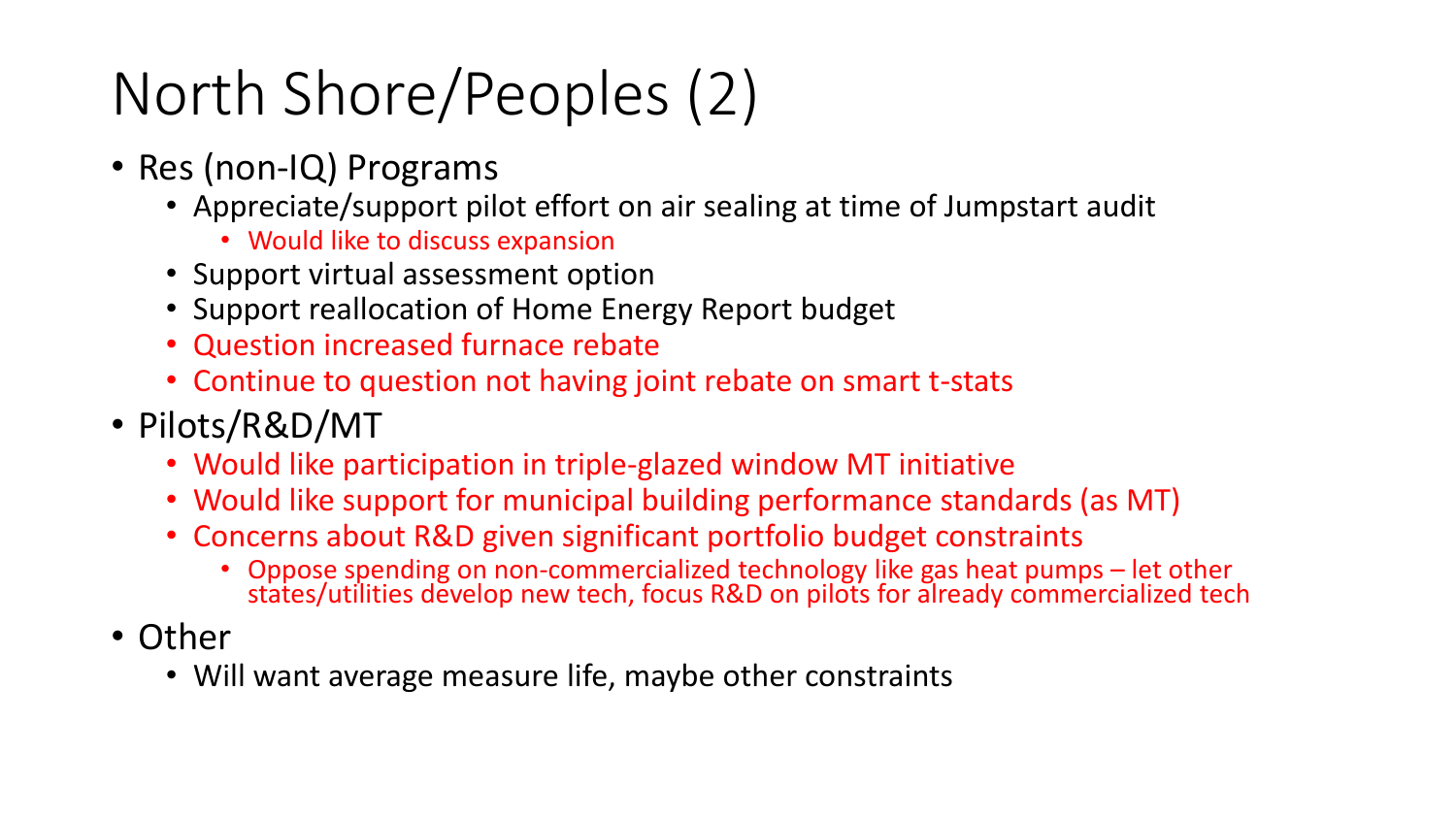#### Ameren

- Goals:
	- Appreciate proposal to at least grow savings consistent w/statutory AAIG
	- But need to do a little more analysis before concluding that is reasonable end point (or if more could be done to catch up on statutory CPAS shortfalls from 2018-2021)
- Portfolio Allocations
	- Appreciate increase to IQ budget (relative to last plan) good start
- Program Approaches General
	- Support proposal to move more upstream
	- Support proposal to consolidate programs
- C&I Programs
	- Support proposal to join other IL utilities in upstream food service program
	- Support proposal to invest in networked lighting controls
		- But want to understand plan/approach better, maybe suggest refinements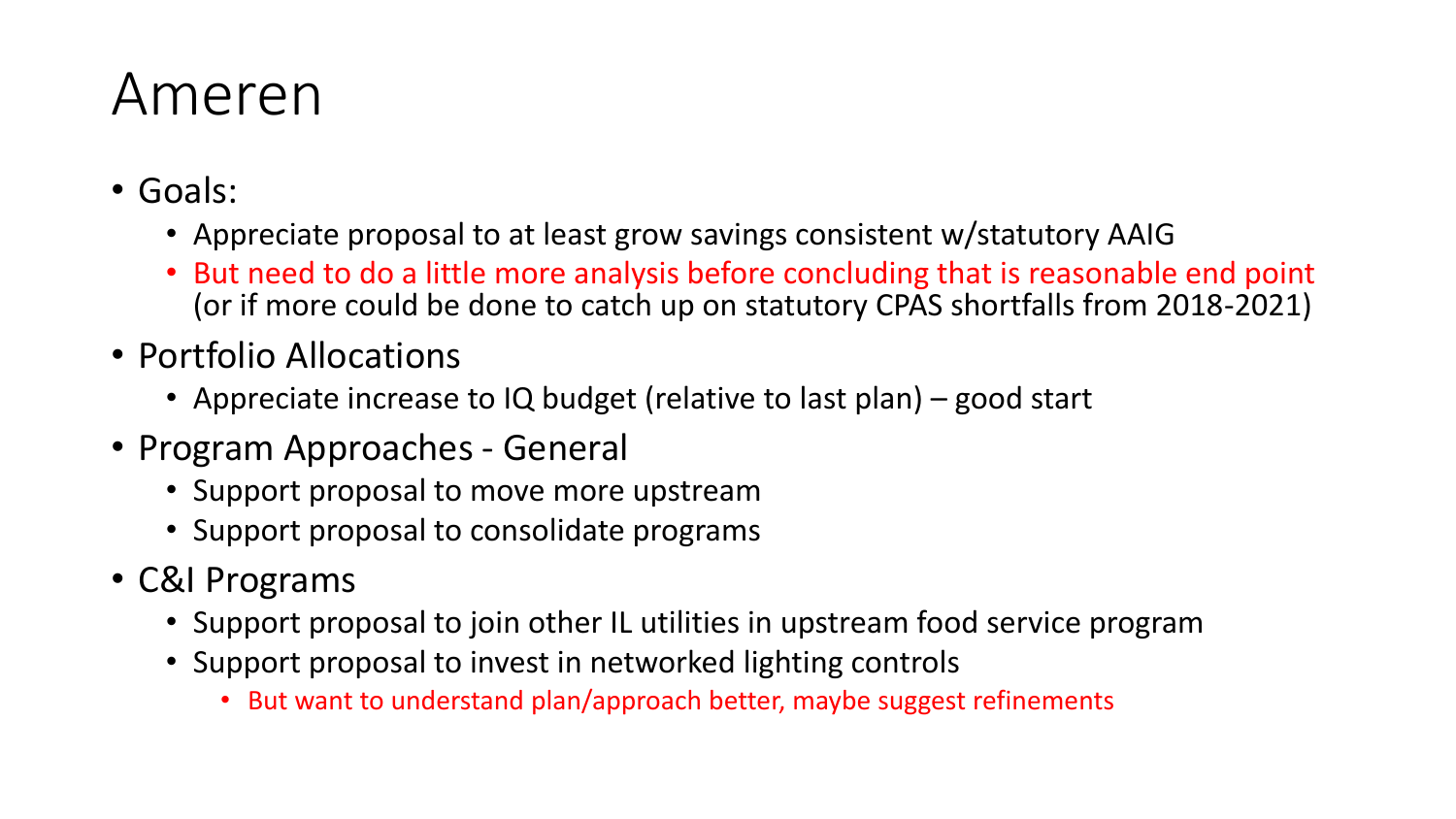# Ameren (2)

- Res (non-IQ) Programs
	- Support one-stop shop approach to MF (IQ and non-IQ)
	- Support increase focus on heat pumps for electric resistance heat MF
		- Good participation levels for non-IQ (but not high enough on IQ)
	- Would like to see bigger gas investment in whole building EE for non-IQ
- Pilots/R&D/MT
	- Would like to see super-efficient all electric new construction pilot
	- Would like to see pilot weatherization of small biz in IQ neighborhoods
	- Would like to see MT programs on municipal performance standards, triple-glazed windows
- Policy
	- Oppose redefining "expired savings"
	- Support exploring potential NTG study frequency, oppose gross savings
	- Support capturing market effects where reasonably documentable
	- Support leveraging other funding sources devil in the details on attribution
	- *Should all be addressed through Policy Manual update process*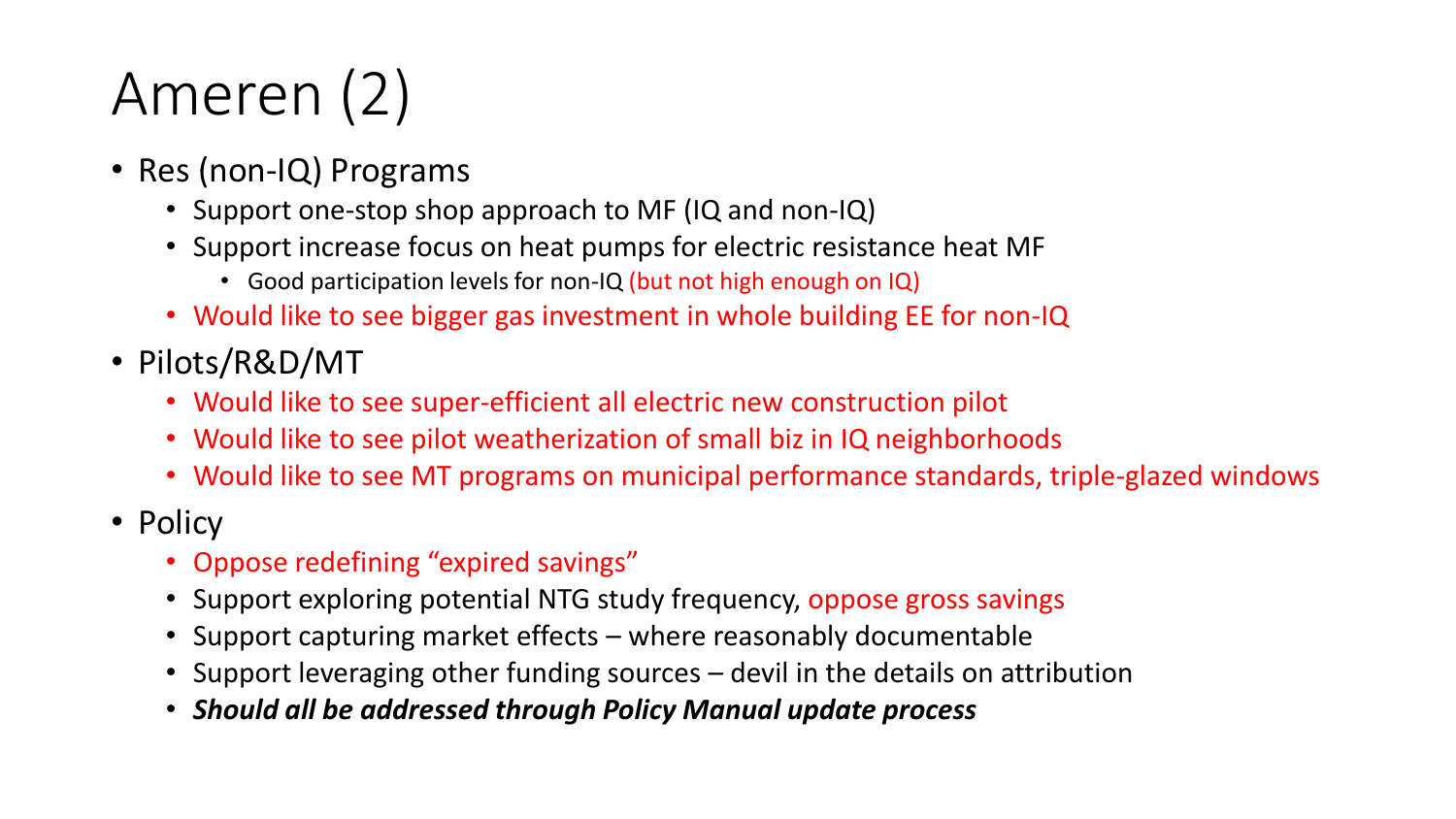#### ComEd

- Goals:
	- Appreciate and support proposal to meet statutory goals
- Portfolio Allocations
	- Appreciate substantial increase in IQ budget good start
- Program Approaches General
	- Support proposal to move more upstream
	- Support proposal to consolidate programs
- C&I Programs
	- Want to see ComEd move back into non-IQ Res whole building retrofits
		- Joint delivery with gas utilities, but at reasonable cost per kWh saved
	- Need to better understand networked lighting controls approach
		- Potential concern about not enough focus/priority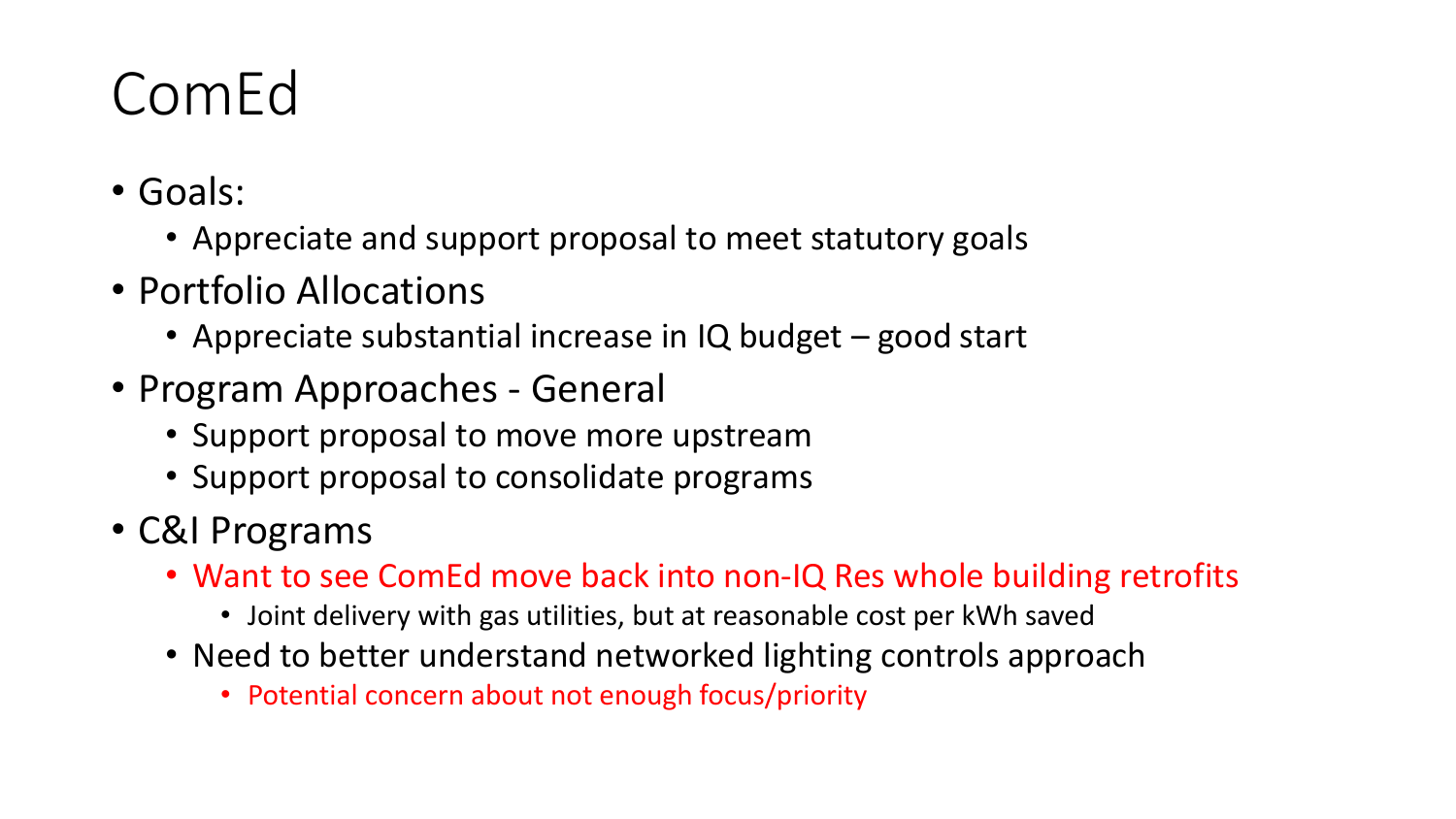# ComEd (2)

- Res (non-IQ) Programs
	- Would like to see offering on whole building EE to non-IQ
		- Virtual assessments
		- Financial support for gas utility programs (at reasonable \$/kWh saved)
	- Need to understand res program targeting to <150% of poverty better
		- Okay to target marketing, but don't prohibit participation by other income groups
	- Continue to question lack of joint rebate w/gas utilities on smart t-stat
- 3<sup>rd</sup> Party Programs
	- Support focus on industry specific initiatives
	- But need to leave option to address other portfolio "gaps"
- Other
	- Support monitoring actual bill impacts (vs. deemed savings)
		- but need to provide all such data to evaluators
	- Want commitment to EE/DR communication coordination
	- Want to explore potential to reduce portfolio level costs in earlier years
	- Want to understand more about what plans are for MT and R&D
		- Would like MT efforts on municipal building performance standard, triple-glazed windows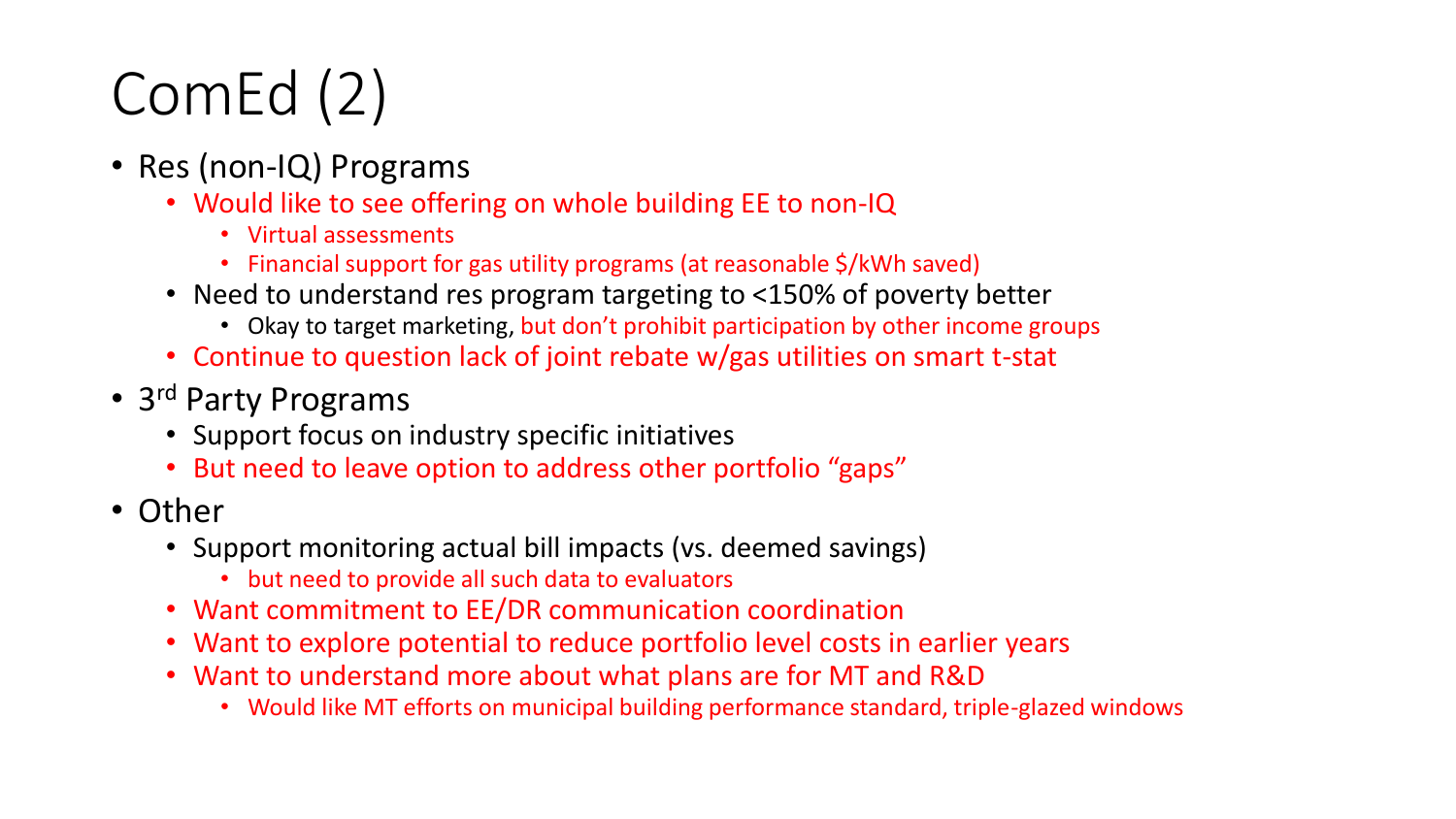#### Nicor

- Goals:
	- Need to do more analysis before drawing conclusions on reasonableness
- Portfolio Allocations
	- Appreciate proposal to increase IQ budget good start
- Program Approaches General
	- No concerns with overall structure, but have some specific program concerns
- C&I Programs
	- Support Midstream Food Service Program